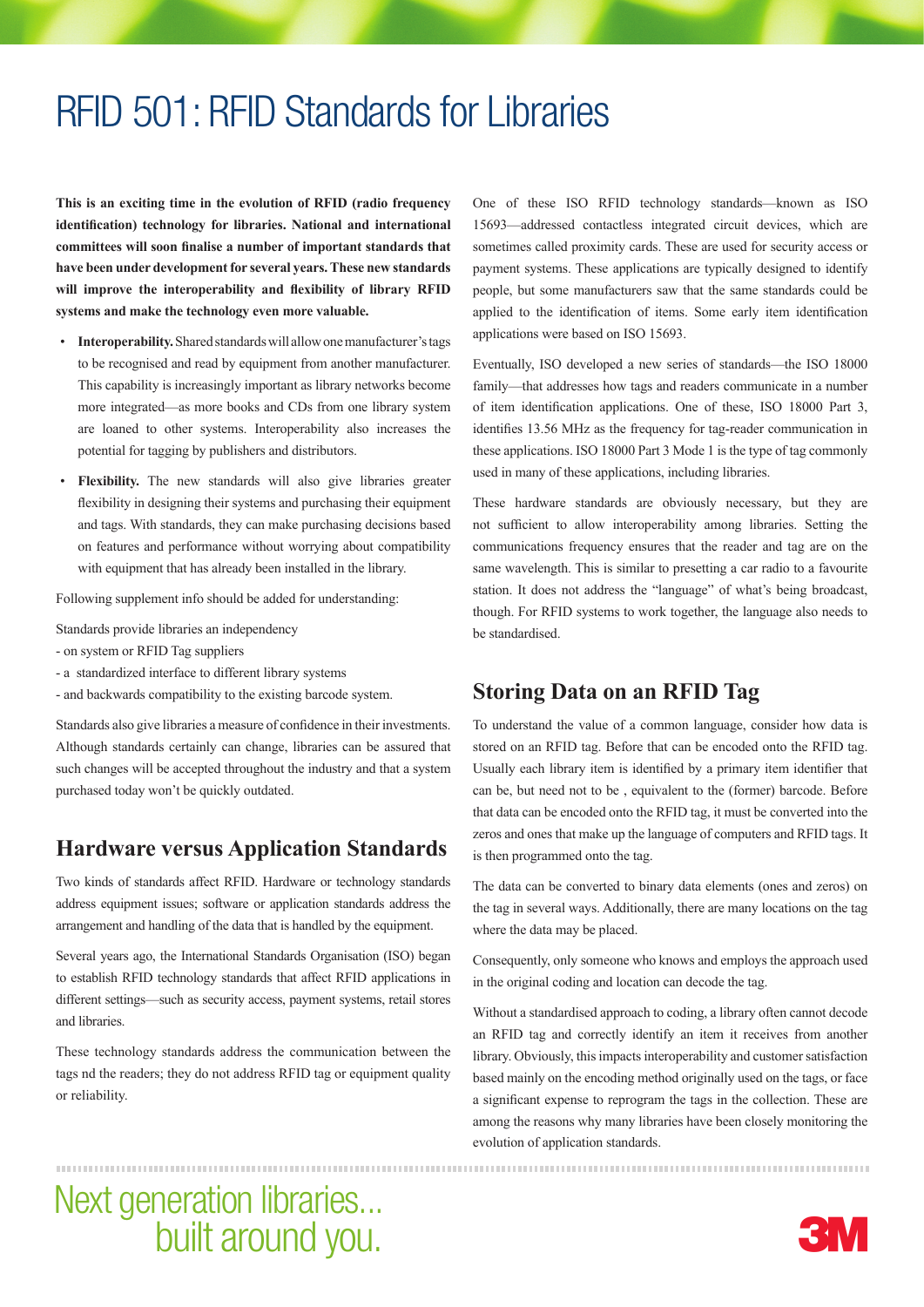### **Applications Standards: A Status Report**

The library RFID industry started with a diverse set of proprietary models for handling data, each determined by the individual manufacturers.

Eventually, four countries adopted national models. The Dutch standard was developed in 2003 by a consortium organised by a large book producer who was selling into the library industry. The Danish technical report on a data model was next, in 2005. The following year, a Finnish standard with few additions, was adapted from the Danish model, and an independent standard was developed by the French.

Considering the different national data models and the intention to replace e.g. barcodes with RFID systems, the International Standardization Organization (ISO) adopted the work on international standards for item identification in libraries.

In general, all data models divide data in mandatory, optional structured and optional unstructured elements. How many elements are allocated to mandatory or optional depends on the used data model itself and on the specific needs of library.

### **Fixed and Object-Based Encoding**

Each of the four European models uses a "fixed encoding" approach, in which the placement of data on the tag is prescribed and a definite number of bytes is allocated for each piece of data. When ISO started the work in 2006, it analysed that the fixed encoding models lacked the flexibility that would be desired in other countries e.g. in the US, UK, Australia etc.. Flexibility in the context of individual library need on required data elements and data capacity. The alternative to the European models was an object oriented encoding approach, adjusted to the library needs, derived from the already existing standard ISO 15962.2004 that is using an object identifier structure to identify the data elements on a tag.

This object-based approach was based on ISO 15962, an existing standard that specifies how data objects—which are essentially pieces of data—should be encoded in regards to data compaction and formatting, on RFID tags.

With object-based encoding, the tag is programmed with data objects, which could include the item identification, the media format, the home library, the interlibrary loan borrowing institution, a transaction number or something else. The encoding of each data object tells the reader how that object is compacted on the tag and the size of the data. And then it gives the actual data.

Object-based encoding, as defined by the ISO 15962 standard, has proven its flexibility and efficiency through years of use in several industries in regards to data compaction and formatting.

- Flexibility. With object-based encoding, ISO can add new data elements (for example, a book's weight) when the industry deems it necessary. This approach allows each nation—and each library to decide the size of the tag and which of the ISO-approved data elements it wants to use for its unique requirements.
- **Efficiency.** Object-based encoding treats numeric data in a manner that's efficient for numeric data. If the information is in an alphanumeric format, it is encoded in a manner efficient for alphanumeric data. This efficiency saves tag space, which is important because it impacts tag size and the time needed to read the data.

Because the data set is smaller with object-based encoding, the system can use smaller tags. And because the system only needs to read the portion of the tag containing data, it spends less time reading the tags, which means better performance in the library.

The efficiency of object-based encoding varies somewhat, depending on the data set allocated by the library.

### **The Application Family Identifier**

Another feature an Application Family Identifier, or AFI, code.

Note:fixed data models can have also the AFI like e.g the Danish or Finish model.

Also 15961 + ISO 18000-3 mode 1 includes info about AFI

The AFI code serves several purposes. It was originally developed to distinguish applications, so that a tag will respond to a reader only if the AFI codes match. This eliminates interference between applications. For example, it ensures that an airport baggage-handling RFID system reads and responds only to baggage-handling RFID tags and not to the tag in a library book packed within a suitcase.

In addition, several RFID vendors use the AFI as a security mechanism. There are two AFI codes, one for items that are checked in and another for items that are checked out. When a patron takes an item through the library's security gates, the system asks the tag to respond if it has not been checked out. If it responds, the alarm will sound. TheAFI is not part of user data elements that are allocated for library application, it is part of the systems memory of the tag.

# Next generation libraries... built around you.